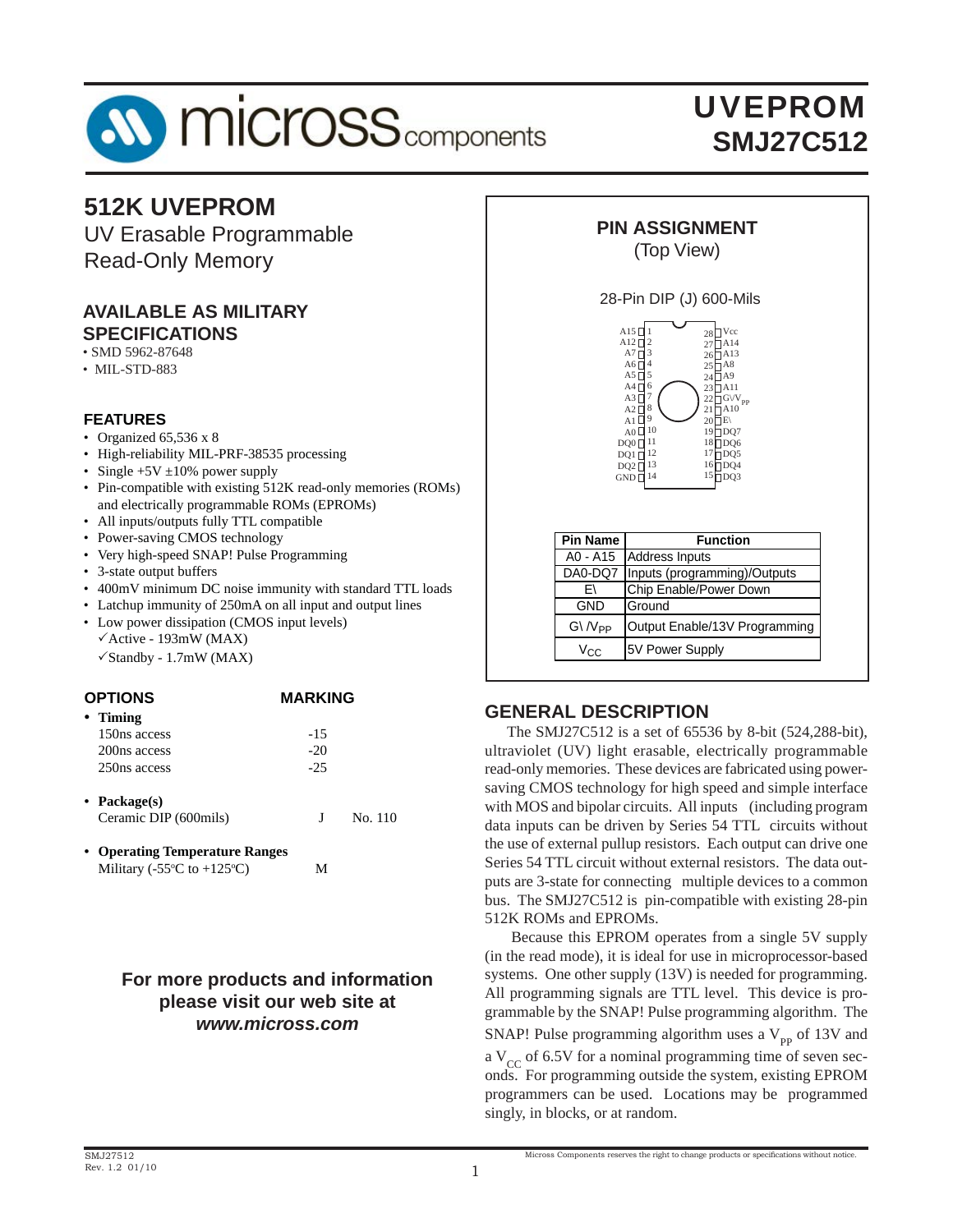

# **FUNCTIONAL BLOCK DIAGRAM\***



\* This symbol is in accordance with ANSI/IEEE Std 91-1984 and IEC Publication 617-12.

## **OPERATION**

The seven modes of operation for the SMJ27C512 are listed in Table 1. The read mode requires a single 5V supply. All inputs are TTL level except for  $V_{\text{pp}}$  during programming (13V for SNAP! Pulse), and 12V on A9 for signature mode.

| <b>FUNCTION</b>           |                   |                                 |                 | <b>MODE*</b>               |               |                                  |                 |                       |
|---------------------------|-------------------|---------------------------------|-----------------|----------------------------|---------------|----------------------------------|-----------------|-----------------------|
| (PINS)                    | <b>READ</b>       | <b>OUTPUT</b><br><b>DISABLE</b> |                 | <b>STANDBY PROGRAMMING</b> | <b>VERIFY</b> | <b>PROGRAM</b><br><b>INHIBIT</b> |                 | <b>SIGNATURE MODE</b> |
| E(20)                     | $V_{\mathsf{IL}}$ | $V_{IL}$                        | V <sub>IH</sub> | $V_{IL}$                   | $V_{IL}$      | V <sub>IH</sub>                  |                 | $V_{IL}$              |
| $G\backslash N_{PP}$ (22) | $V_{IL}$          | V <sub>IH</sub>                 | X               | V <sub>PP</sub>            | $V_{IL}$      | V <sub>PP</sub>                  |                 | $V_{IL}$              |
| $V_{CC}$ (28)             | $V_{\rm CC}$      | $V_{\rm CC}$                    | $V_{\rm CC}$    | $V_{CC}$                   | $V_{\rm CC}$  | $V_{\rm CC}$                     |                 | $V_{\rm CC}$          |
| A9 (24)                   | X                 | Χ                               | X               | X                          | X             | X                                | V <sub>ID</sub> | $V_{ID}$              |
| A0 (10)                   | X                 | X                               | X               | X                          | X             | X                                | $V_{IL}$        | $V_{\text{IH}}$       |
| DQ0-DQ7                   |                   |                                 |                 |                            |               |                                  |                 | <b>CODE</b>           |
| $(11-13, 15-19)$          | Data Out          | High-Z                          | High-Z          | Data In                    | Data Out      | High-Z                           | <b>MFG</b>      | <b>DEVICE</b>         |
|                           |                   |                                 |                 |                            |               |                                  | 97h             | 85h                   |

**TABLE 1. OPERATION MODES**

 $*$  X can be  $V_{II}$  or  $V_{III}$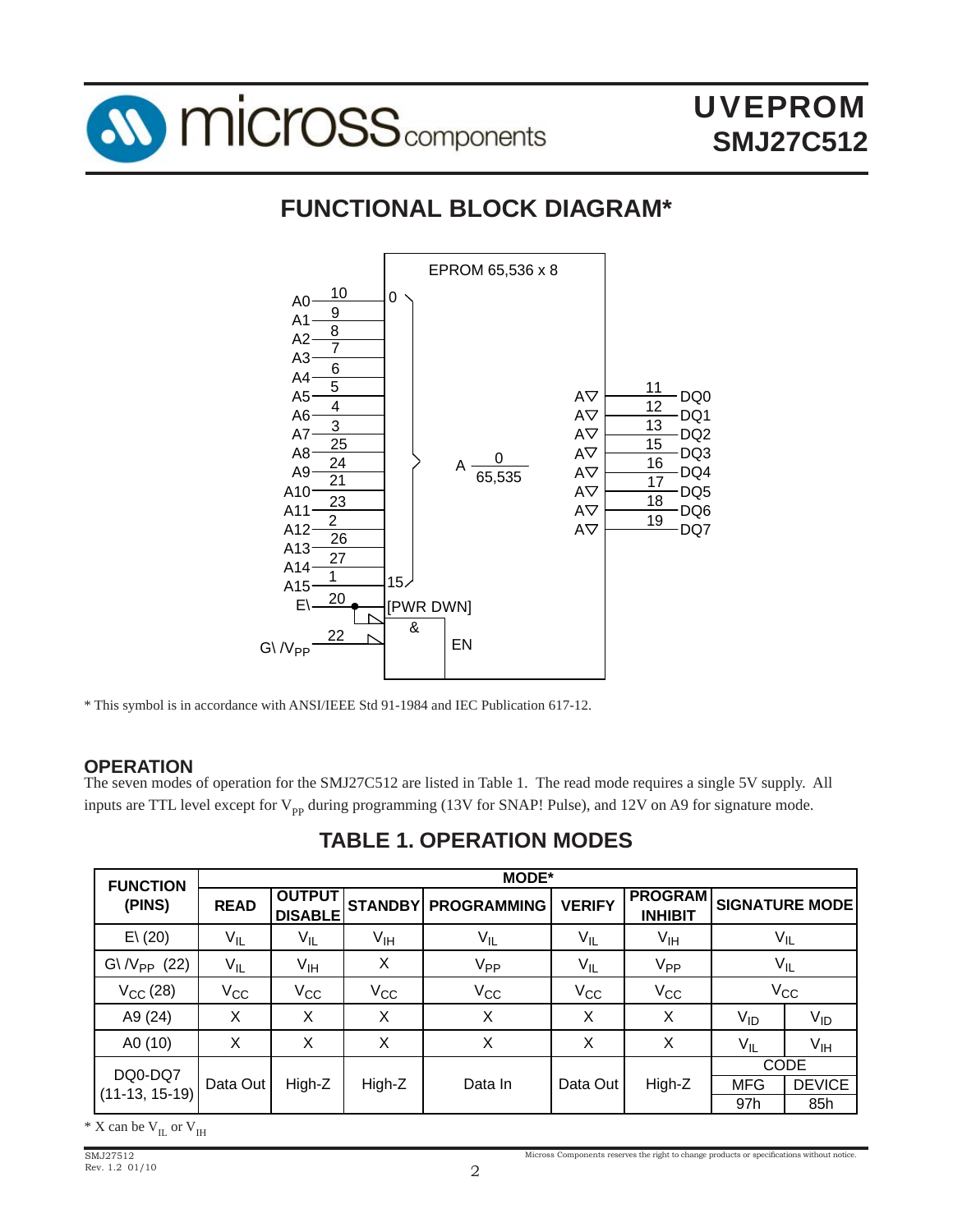

#### **READ/OUTPUT DISABLE**

When the outputs of two or more SMJ27C512 are connected in parallel on the same bus, the output of any particular device in the circuit can be read with no interference from competing outputs of the other devices. To read the output of the selected SMJ27C512, a low-level signal is applied to the E\ and G\ /  $V_{\text{pp}}$ . All other devices in the circuit should have their outputs disabled by applying a high-level signal to one of these pins. Output data is accessed at pins DQ0 through DQ7.

## **LATCHUP IMMUNITY**

Latchup immunity on the SMJ27C512 is a minimum of 250mA on all inputs and outputs. This feature provides latchup immunity beyond any potential transients at the printed circuit board level when the EPROM is interfaced to industry-standard TTL or MOS logic devices. Input/output layout approach controls latchup without compromising performance or packing density.

#### **POWER DOWN**

Active  $I_{CC}$  supply current can be reduced from 35mA to 500μA(TTL-level inputs) or 300μA (CMOS-level inputs) by applying a high TTL/CMOS signal to the  $E\$ in. In this mode all outputs are in the high-impedance state.

#### **ERASURE**

Before programming, the SMJ27512 is erased by exposing the chip through the transparent lid to a high-intensity ultraviolet (UV) light (wavelength 2537 Å). EPROM erasure before programming is necessary to assure that all bits are in the logic-high state. Logic lows are programmed into the desired locations. A programmed logic low can be erased only by ultraviolet light. The recommended minimum exposure dose (UV intensity x exposure time) is  $15 W$ s/cm<sup>2</sup>. A typical  $12 mW/cm<sup>2</sup>$ , filterless UV lamp erases the device in 21 minutes. The lamp should be located about 2.5cm above the chip during erasure. After erasure, all bits are in the high state. It should be noted that normal ambient light contains the correct wavelength for erasure; therefore, when using the SMJ27C512, the window should be covered with an opaque label.

#### **SNAP! PULSE PROGRAMMING**

The SMJ27C512 is programmed using the SNAP! Pulse programming algorithm as illustrated by the flowchart in Figure 1. This algorithm programs in a nominal time of seven seconds. Actual programming time varies as a function of the programmer used.

Data is presented in parallel (eight bits) on pins DQ0 to DQ7. Once addresses and data are stable, E\ is pulsed. The SNAP! Pulse programming algorithm uses an initial pulse of 100μs followed by a byte verification to determine when the addressed byte has been successfully programmed. Up to ten 100μs pulses per byte are provided before a failure is recognized.

The programming mode is achieved when G\  $/V_{\text{pp}} = 13V$ ,  $V_{CC}$ = 6.5V, and E\ = V<sub>IL</sub>. More than one device can be programmed when the devices are connected in parallel. Locations can be programmed in any order. When the SNAP! Pulse programming routine is complete, all bits are verified with  $V_{CC}$  = 5V, G\ /V<sub>PP</sub> = V<sub>IL</sub>, and E\ = V<sub>IL</sub>.

#### **PROGRAM INHIBIT**

Programming can be inhibited by maintaining high level input on E\.

## **PROGRAM VERIFY**

Programmed bits can be verified with G\ /V<sub>PP</sub> and E\ = V<sub>IL</sub>.

#### **SIGNATURE MODE**

The signature mode provides access to a binary code identifying the manufacturer and device type. This mode is activated when A9 (terminal 24) is forced to  $12V \pm 0.5V$ . Two identifier bytes are accessed by A0 (terminal 10); i.e.,  $A0 =$  $V_{II}$  accesses the manufacturer code, which is output on DQ0-DQ7; A0 =  $V_{\text{IH}}$  accesses the device code, which is also output on DQ0-DQ7. All other addresses must be held at  $V_{\text{II}}$ . Each byte possesses odd parity on bit DQ7. The manufacturer code for these devices is 97h and the device code is 85h.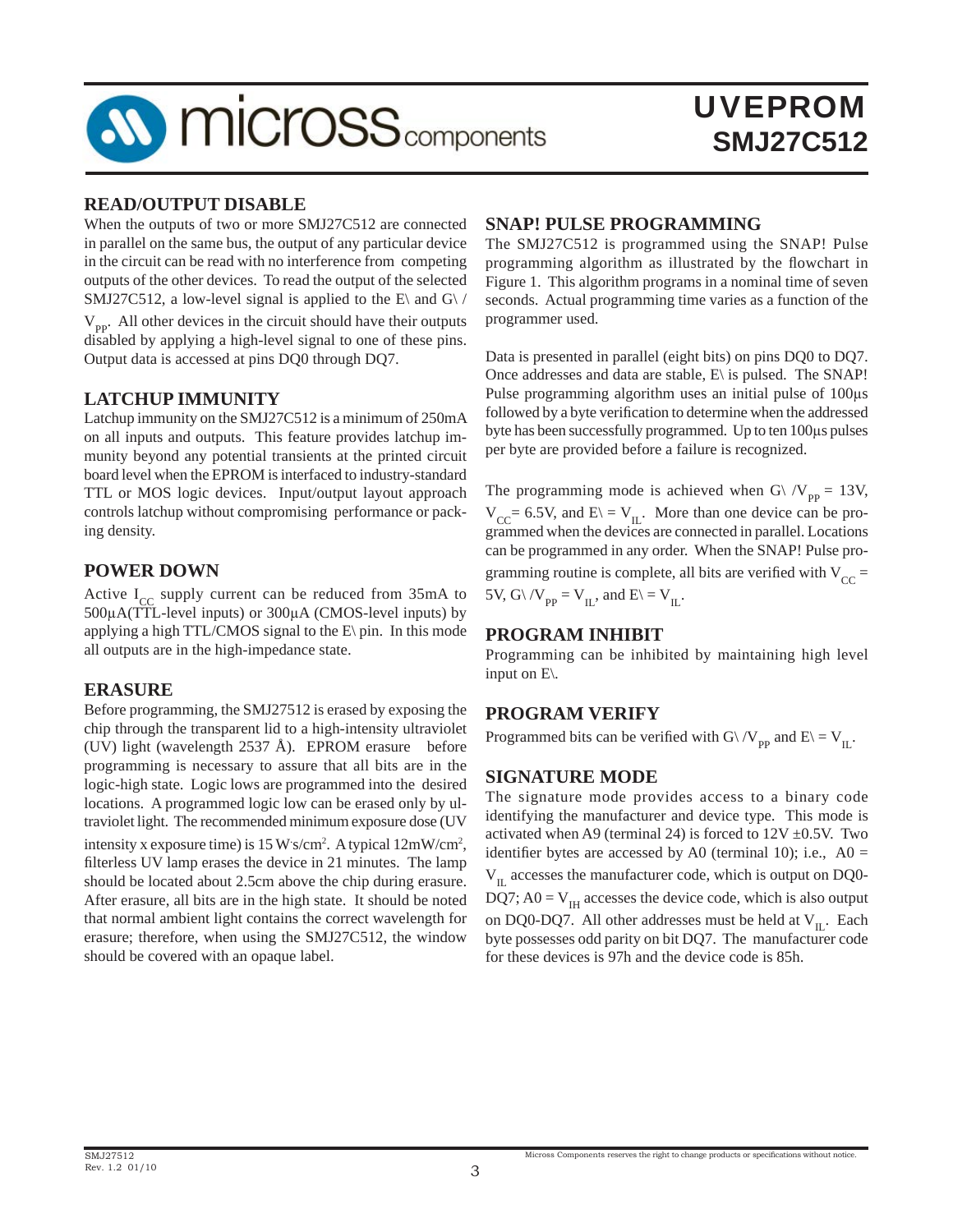

# **FIGURE 1. SNAP! PULSE PROGRAMMING FLOW CHART**

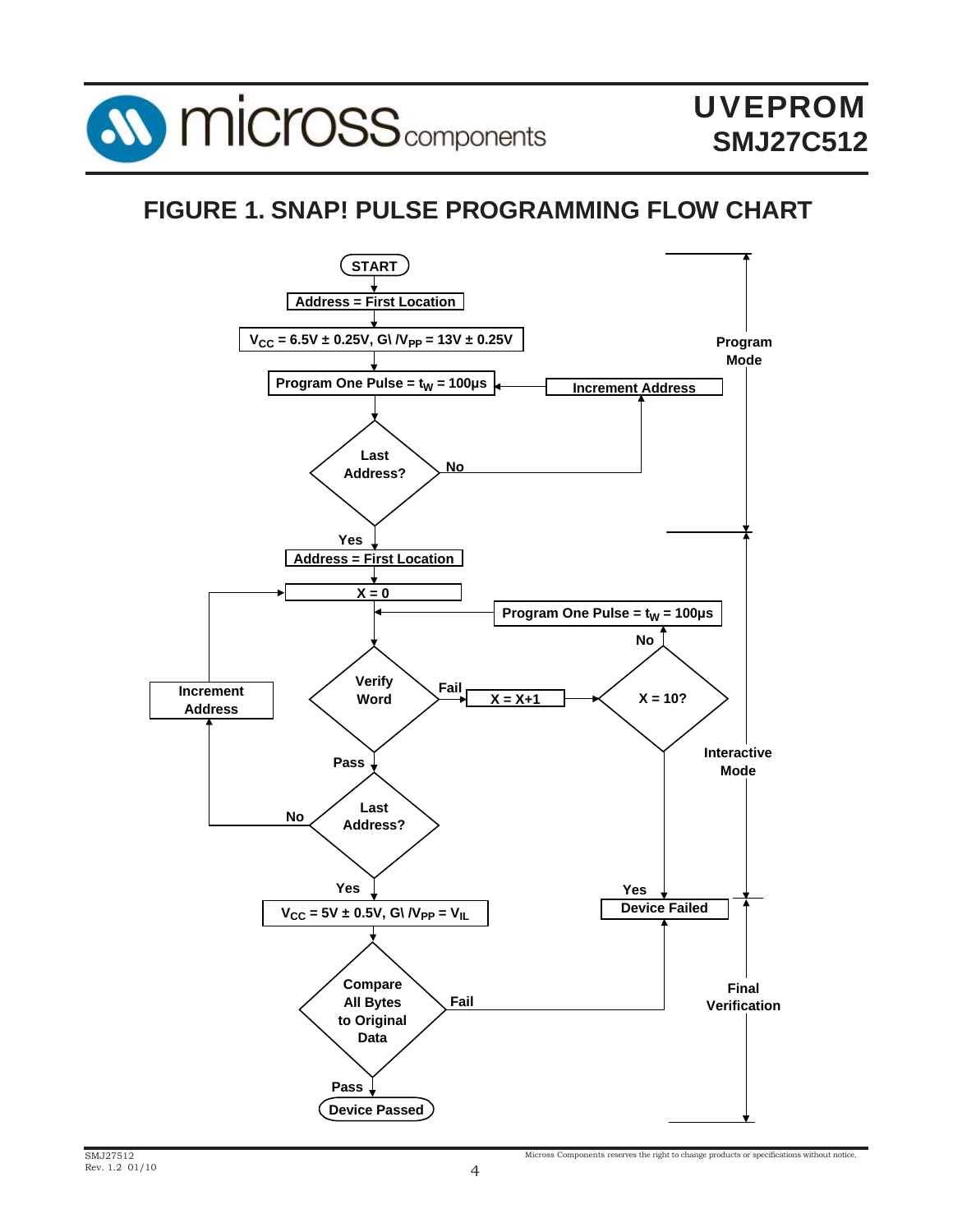

# UVEPROM **SMJ27C512**

#### **ABSOLUTE MAXIMUM RATINGS\***

| Input Voltage Range, All inputs except A9**-0.6V to 6.5V        |
|-----------------------------------------------------------------|
| A9- $0.6V$ to $+13.5V$                                          |
|                                                                 |
| Operating Cage Temperature Range, T <sub>c</sub> -55°C to 125°C |
|                                                                 |

\*Stresses greater than those listed under "Absolute Maximum Ratings" may cause permanent damage to the device. This is a stress rating only and functional operation of the device at these or any other conditions above those indicated in the operation section of this specification is not implied. Exposure to absolute maximum rating conditions for extended periods may affect reliability.

\*\* All voltage values are with respect to GND.

# **RECOMMENDED OPERATING CONDITIONS**

|                                                         |                                                |                                   |             | <b>MIN</b>    | <b>NOM</b> | <b>MAX</b> | <b>UNIT</b> |
|---------------------------------------------------------|------------------------------------------------|-----------------------------------|-------------|---------------|------------|------------|-------------|
| $V_{\rm CC}$                                            | <b>Read Mode</b>                               |                                   | 4.5         | 5             | 5.5        |            |             |
|                                                         | Supply Voltage                                 | SNAP! Pulse programming algorithm |             | 6.25          | 6.5        | 6.75       |             |
| $G\backslash N_{PP}$                                    | Supply Voltage <sup>2</sup>                    | SNAP! Pulse programming algorithm |             | 12.75         | 13         | 13.25      | V           |
| $V_{ID}$                                                | Voltage level on A9 for signature mode         |                                   |             | 11.5          |            | 12.5       |             |
|                                                         | High-level DC input voltage<br>V <sub>IH</sub> |                                   | TTL         | 2             |            | $V_{CC}+1$ |             |
|                                                         |                                                |                                   | <b>CMOS</b> | $V_{CC}$ -0.2 |            | $V_{CC}+1$ | V           |
| $V_{IL}$                                                | TTL<br>Low-level DC input voltage              |                                   |             | $-0.5$        |            | 0.8        |             |
|                                                         |                                                |                                   | <b>CMOS</b> | $-0.5$        |            | 0.2        |             |
| Operating case temperature<br>$\mathsf{T}_{\mathsf{C}}$ |                                                | -55                               |             | 125           | °C         |            |             |

**NOTES:**

1. V<sub>CC</sub> must be applied before or at the same time as G $\sqrt{V_{pp}}$  and removed after or at the same time as G $\sqrt{V_{pp}}$ . The deivce must not be inserted into or removed from the board when G\ /V<sub>PP</sub> or V<sub>CC</sub> is applied.

2. G\ /V<sub>pp</sub> can be connected to V<sub>CC</sub> directly (except in the program mode). V<sub>CC</sub> supply current in this case is  $I_{CC} + I_{PP}$ .

## **ELECTRICAL CHARACTERISTICS OVER RECOMMENDED RANGES OF OPERATING CONDITIONS**

|                 | <b>PARAMETER</b>                                                              |                                          | <b>TEST CONDITIONS</b>                  | <b>MIN</b> | TYP <sup>'</sup> | <b>MAX</b> |
|-----------------|-------------------------------------------------------------------------------|------------------------------------------|-----------------------------------------|------------|------------------|------------|
| V <sub>OH</sub> | High-level output voltage                                                     |                                          | $I_{OH} = -400 \mu A$                   | 2.4        |                  |            |
| $V_{OL}$        | Low-level output voltage                                                      |                                          | $I_{OL} = 2.1 \text{mA}$                |            |                  | 0.4        |
| J,              | Input current (leakage)                                                       |                                          | $V_1 = 0V$ to 5.5V                      |            |                  | 10         |
| $I_{\rm O}$     | Output current (leakage)                                                      |                                          | $V_{\text{O}} = 0$ V to $V_{\text{CC}}$ |            |                  | 10         |
| <b>I</b> pp     | $\ket{G}$ /V <sub>PP</sub> supply current (during program pulse) <sup>2</sup> |                                          | $G\backslash N_{PP} = 13V$              |            | 35               | 70         |
|                 |                                                                               | <b>TTL-Input Level</b>                   | $V_{CC} = 5.5V$ , E $=V_{IH}$           |            |                  | 500        |
| $I_{\rm CC1}$   | V <sub>CC</sub> supply current (standby)<br><b>CMOS-Input Level</b>           |                                          | $V_{CC}$ = 5.5V, E $=V_{CC}$            |            |                  | 325        |
|                 |                                                                               |                                          | $E=V_{IL}$ , $V_{CC}=5.5V$              |            |                  |            |
| $I_{CC2}$       | $V_{CC}$ supply current (active)                                              | $t_{\text{cycle}}$ = minimum cycle time, |                                         |            | 35               | 50         |
|                 |                                                                               |                                          | outputs open                            |            |                  |            |

#### **NOTES:**

1. Typical values are at  $T_c=25\degree C$  and nominal voltages.

<sup>2.</sup> This parameter has been characterized at 25°C and is not production tested.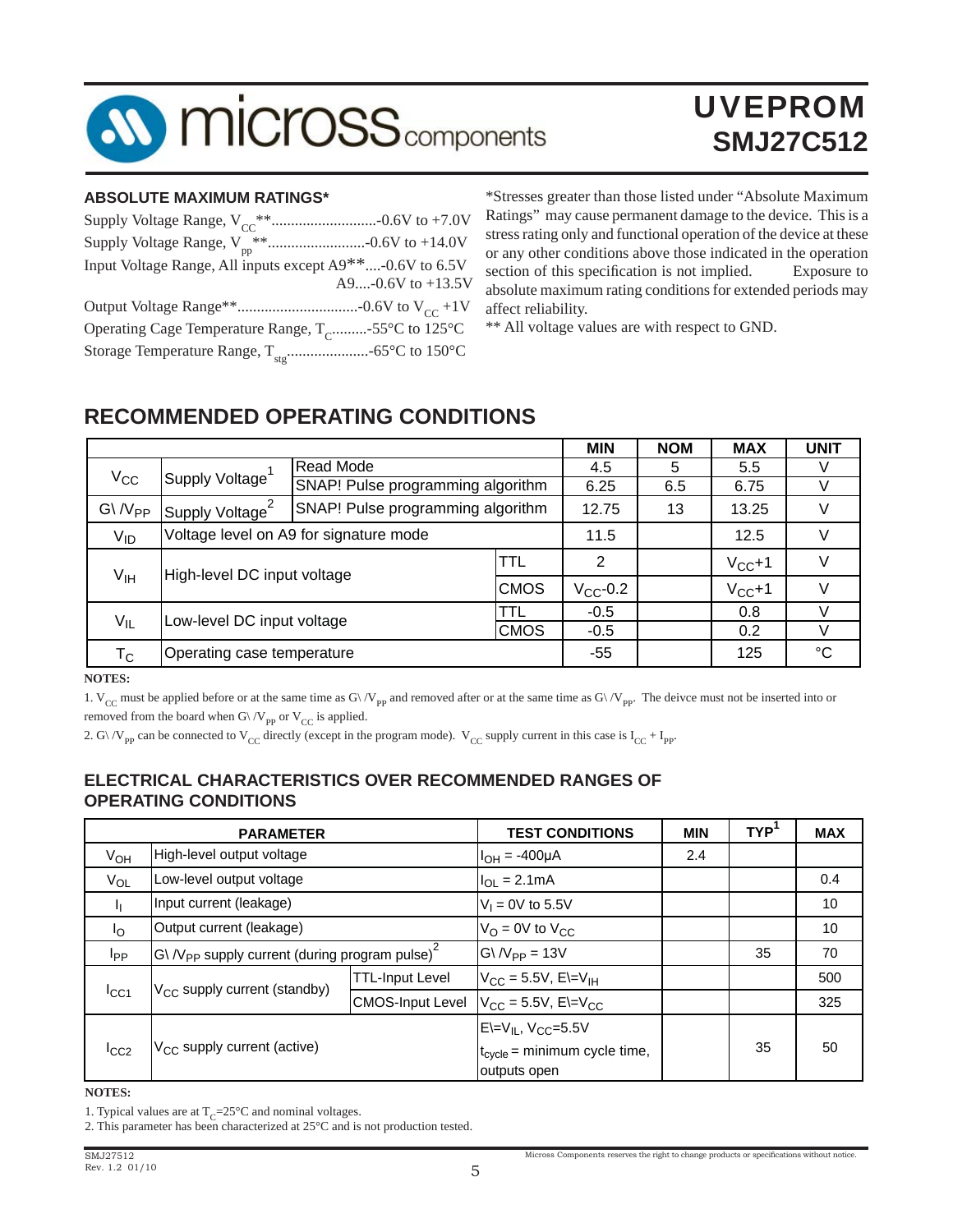# **AV MICrOSS** components

# UVEPROM **SMJ27C512**

## **CAPACITANCE OVER RECOMMENDED RANGES OF SUPPLY VOLTAGE AND OPERATING CASE TEMPERATURE, f = 1MHz\***

|              | <b>PARAMETER</b>                        | <b>TEST CONDITIONS!</b>   | TYP** | <b>UNIT</b> |
|--------------|-----------------------------------------|---------------------------|-------|-------------|
| Cı           | Input capacitance                       | $V_1 = 0V$                |       | рF          |
| $C_{\Omega}$ | Output capacitance                      | $V_{\Omega} = 0V$         | 10    | рF          |
| $C_G/V_{PP}$ | $ G \rangle / V_{PP}$ input capacitance | $G\backslash N_{PP} = 0V$ | 20    | рF          |

\* Capacitance measurements are made on sample basis only.

\*\* All typical values are at  $T_c = 25^{\circ}$ C and nominal voltages.

## **SWITCHING CHARACTERISTICS OVER RECOMMENDED RANGES OF SUPPLY VOLT-AGE AND OPERATING CASE TEMPERATURE**

|             |                                                                                                         |                     |            | $-15$      |            | $-20$      |            | -25        | <b>UNIT</b> |
|-------------|---------------------------------------------------------------------------------------------------------|---------------------|------------|------------|------------|------------|------------|------------|-------------|
|             | <b>PARAMETER</b>                                                                                        | CONDITIONS $^{1,2}$ | <b>MIN</b> | <b>MAX</b> | <b>MIN</b> | <b>MAX</b> | <b>MIN</b> | <b>MAX</b> |             |
| $t_{a(A)}$  | Access time from address                                                                                |                     |            | 150        |            | 200        |            | 250        | ns          |
| $t_{a(E)}$  | Access time from E\                                                                                     |                     |            | 150        |            | 200        |            | 250        | ns          |
| $t_{en(G)}$ | Output enable time from $G \backslash N_{PP}$                                                           |                     |            | 70         |            | 75         |            | 100        | ns          |
| $t_{dis}$   | Output disable time from $G \setminus N_{PP}$ or $E \setminus$ ,<br>whichever occurs first <sup>3</sup> | See Figure 2        | 0          | 50         |            | 60         |            | 60         | ns          |
| $t_{V(A)}$  | Output data valid time after change of<br>address, E\, or G\, whichever occurs first <sup>3</sup>       |                     | 0          |            | 0          |            | 0          |            | ns          |

**NOTES:**

1. Timing measurements are made at 2V for logic high and 0.8V for logic low. (see Figure 2)

2. Common test conditions apply for  $t_{dis}$  except during programming.

3. Value calculated from 0.5V delta to measured output level. This parameter is only sampled and not 100% tested.

## RECOMMENDED TIMING REQUIREMENTS FOR PROGRAMMING:  $V_{cc}$  = 6.5V and G\  $/V_{pp}$  = 13V (SNAP! Pulse), T<sub>c</sub> = 25°C (see Figure 2)

|                      |                                    | <b>MIN</b>     | <b>NOM</b> | <b>MAX</b> | <b>UNIT</b> |
|----------------------|------------------------------------|----------------|------------|------------|-------------|
| $t_{\text{dis}(E)}$  | Output Disable Time from E\        | 0              |            | 130        | ns          |
| $t_{h(A)}$           | Hold Time, address                 | 0              |            |            | μs          |
| $t_{h(D)}$           | Hold Time, Data                    | 2              |            |            | μs          |
| $t_{h(VPP)}$         | Hold Time, G\ /V <sub>PP</sub>     | 2              |            |            | μs          |
| $t_{W(IPGM)}$        | Pulse Duration, Initial Program    | 95             | 100        | 105        | μs          |
| $t_{rec(PG)}$        | Recovery Time, G\ /V <sub>PP</sub> | 2              |            |            | μs          |
| $t_{\text{SU(A)}}$   | Setup Time, Address                | $\overline{2}$ |            |            | μs          |
| $t_{\text{SU(D)}}$   | Setup Time, Data                   | $\overline{2}$ |            |            | μs          |
| $t_{\text{SU(VPP)}}$ | Setup Time, G\ /V <sub>PP</sub>    | 2              |            |            | μs          |
| $t_{\text{su}(VCC)}$ | Setup Time, V <sub>CC</sub>        | 2              |            |            | μs          |
| $t_{\nu(ELD)}$       | Data Valid from E\ Low             |                |            | 1          | μs          |
| $t_{r(PG)}$          | G\ /V <sub>PP</sub> Rise Time      | 50             |            |            | ns          |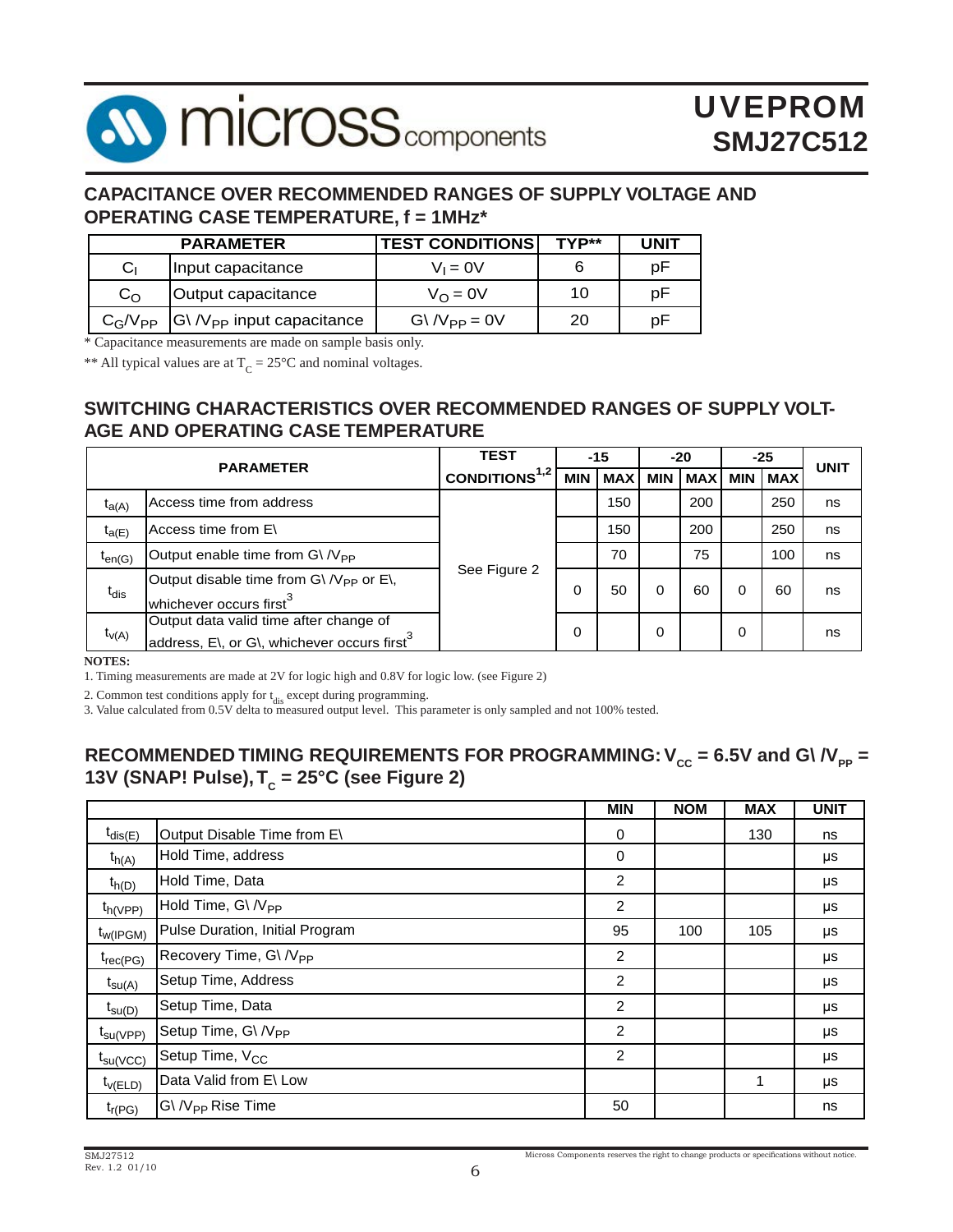

# **PARAMETER MEASUREMENT INFORMATION**



AC testing inputs are driven at 2.4V for logic high and 0.4V for logic low. Timing measurements are made at 2V for logic high and 0.8V for logic low for both inputs and outputs.



## **FIGURE 3. READ-CYCLE TIMING**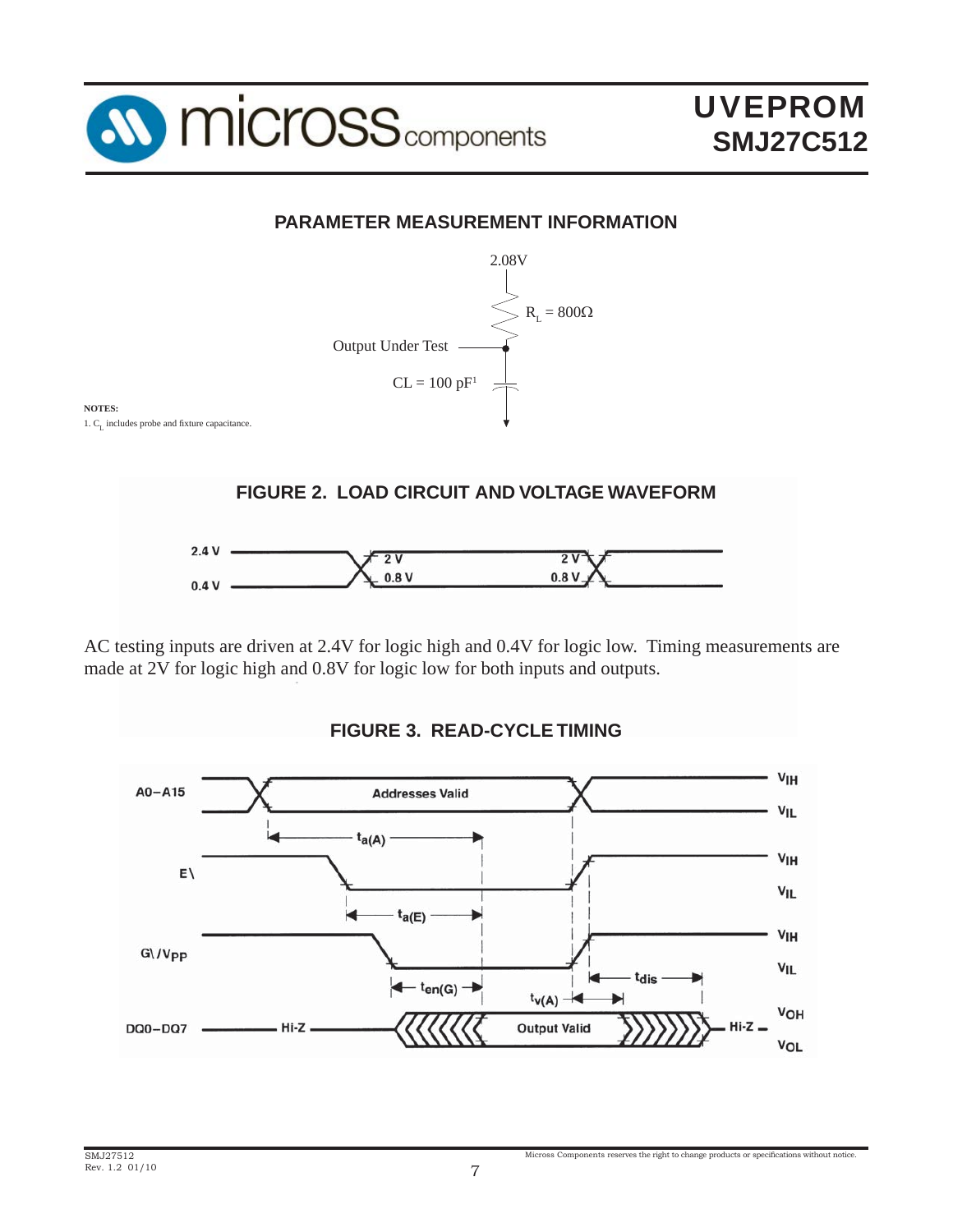

# **FIGURE 4. PROGRAM-CYCLE TIMING (SNAP! PULSE PROGRAMMING)**



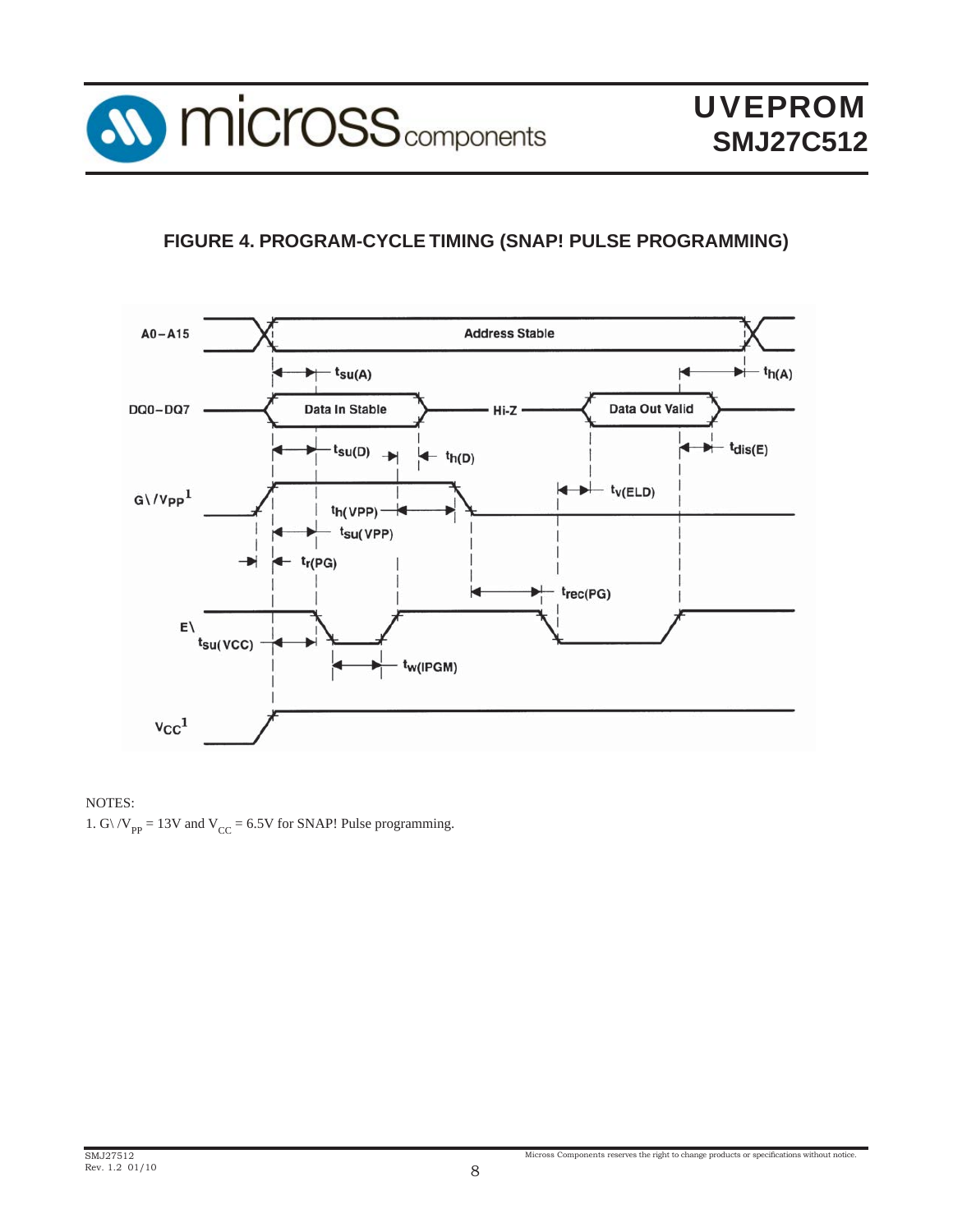

UVEPROM **SMJ27C512**

# **MECHANICAL DEFINITION\***

Micross Case #110 (Package Designator J) SMD 5962-87648, Case Outline X



|               |       | SMD SPECIFICATIONS |
|---------------|-------|--------------------|
| <b>SYMBOL</b> | МÚ    | MAX                |
| А             | --    | 0.232              |
| h             | 0.014 | 0.028              |
| b2            | 0.045 | 0.065              |
| ۰             | 0.008 | 0.018              |
| D             |       | 1.490              |
| Ε             | 0.500 | 0.610              |
| еA            |       | $0.600 B$ SC       |
| е             |       | 0.100 B3C          |
|               | 0.125 | 0.200              |
| ο             | 0.015 | 0.060              |
| 81            | 0.005 |                    |
| 82            | 0.005 |                    |

**NOTE:** *These dimensions are per the SMD. Micross' package dimensional limits may differ, but they will be within the SMD limits.*

*\*All measurements are in inches.*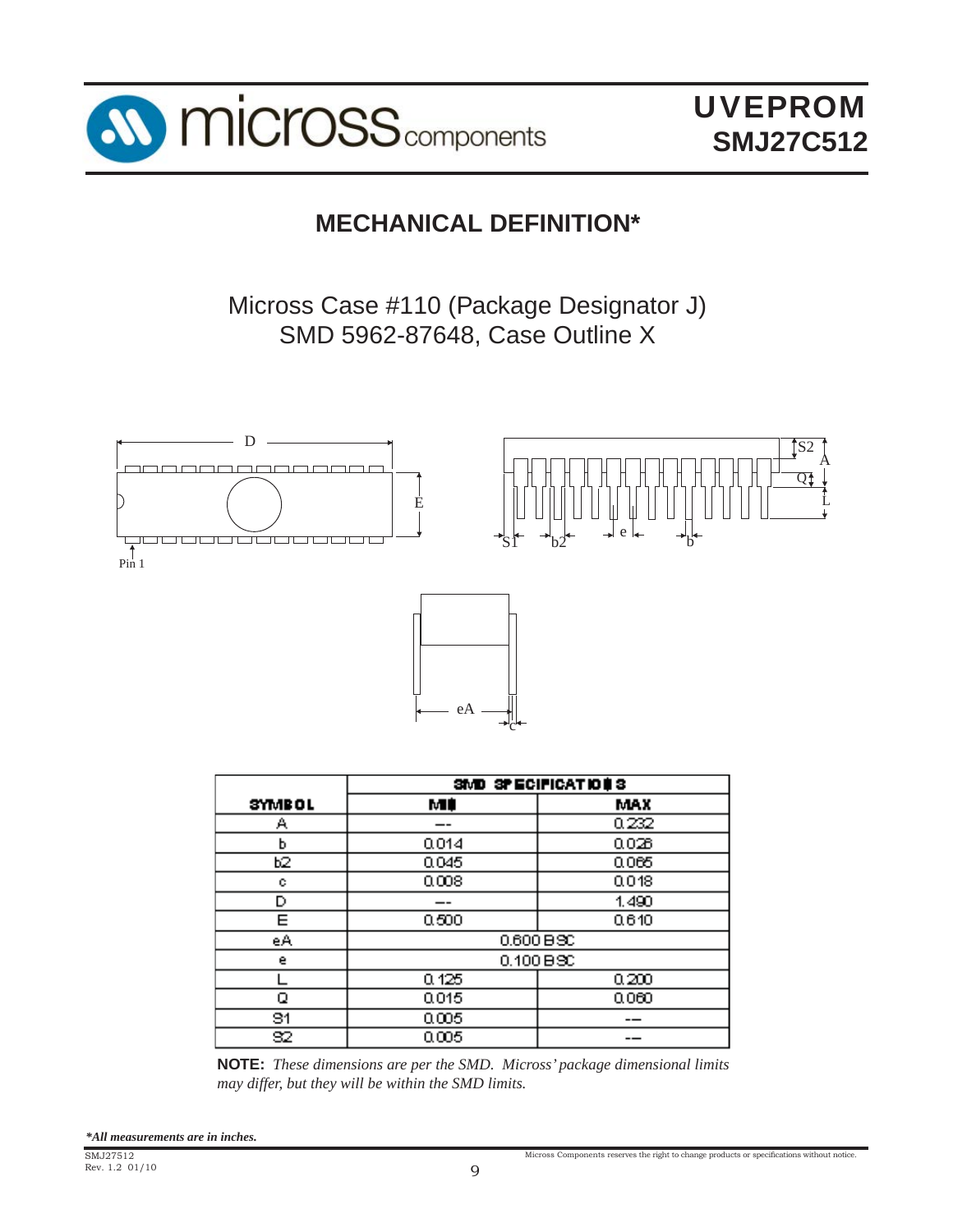

# **ORDERING INFORMATION**

## **EXAMPLE:** SMJ27C512-25JM

| <b>Device Number</b> | <b>Speed</b><br>ns | Package<br><b>Type</b> | <b>Operating</b><br>Temp. |
|----------------------|--------------------|------------------------|---------------------------|
| SMJ27C512            | $-15$              |                        | ÷                         |
| SMJ27C512            | $-20$              |                        | ÷                         |
| SMJ27C512            | $-25$              |                        | ÷                         |

# **\*AVAILABLE PROCESSES**

 $M =$  Extended Temperature Range

C to  $+125$ <sup>o</sup>C